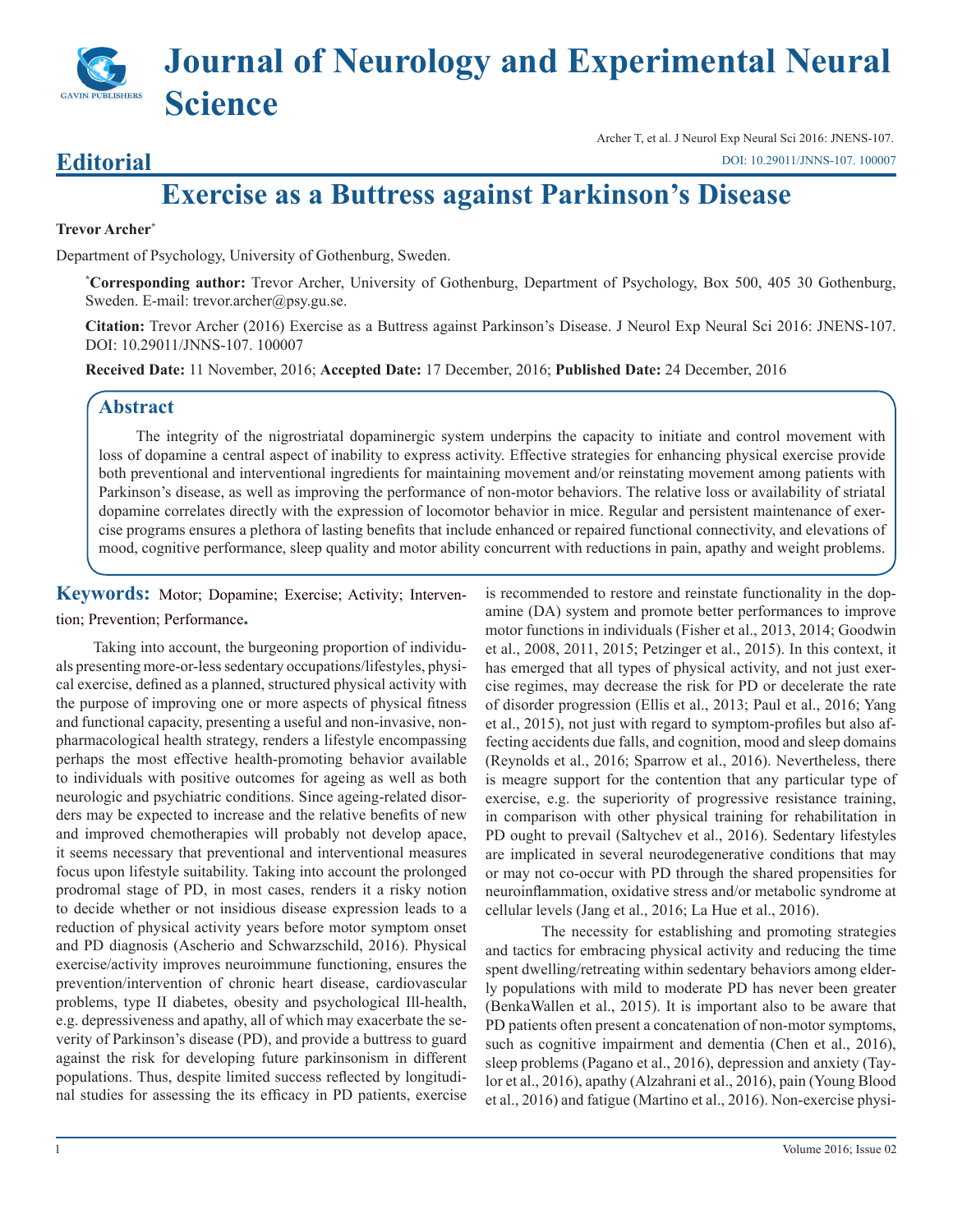**Citation:** Trevor Archer (2016) Exercise as a Buttress against Parkinson's Disease. J Neurol Exp Neural Sci 2016: JNENS-107.

cal activity, with positive effects upon functional performance, has been shown to be related to the severity of motor symptoms in PD autonomous from the magnitude of nigrostriatal degeneration depicting an inverse relationship between motor UPDRS severity scores and duration of non-exercise physical activity (Snider et al., 2015). Under laboratory conditions utilizing the MPTP mouse model of PD, physical exercise has been found to alleviated akinesia and DA deficits (Archer and Fredriksson, 2010, 2012, 2013; Archer and Kostrzewa, 2016; Archer et al., 2014; Fredriksson et al., 2011) and ameliorate several parameters of regional and cellular neurodegeneration/neuroinflammation by promoting synaptic plasticity (Shin et al., 2016), neural precursor cell proliferation in the hippocampus (Klein et al., 2016; Sung, 2015), activations of antioxidant systems (Tsou et al., 2015) and mitochondrial functioning (Cheng et al., 2016; Gonçalves et al., 2016; Marques-Aleixo et al., 2016), as well as providing improved cognitive performan and DA integrity (Aguiar et al., 2016). In order to derive a more stringent test of parkinsonism in the laboratory, Hood et al. (2016) administered aged mice (16 month-old mice) with progressive doses of the selective DA neurotoxin, MPTP, that induced a 55% loss of striatal tyrosine hydroxylase (TH), and a somewhat higher loss of dopamine transporter (DAT). Exercise, performed on a treadmill at 18 cm/sec over 1 hour, 5 days/week, over 4 weeks, did not alter the loss of TH or DAT in the MPTP-denervated mice although spontaneous locomotion was elevated in these mice. Nevertheless, despite this latter observation a strong relationship between sedentary or exercise conditions – MPTP-lesioned or intact (vehicletreated) mice – high or low levels of DA and high or low levels of spontaneous locomotor behavior in a correlational analysis among 50 individuals mice (see Figure 1, below).



**Figure 1:** Mean locomotion counts in the Spontaneous Motor activity test during Week 10 (Friday test) in relation to mean striatal dopamine concentration (ng/mg) by each of the five groups: Vehicle, MPTP, MPTP+Exercise, MPTP+Exercise+MilmedI (MPTP+Exercise+Yeast\*) and MPTP+Exercise+MilmedII (MPTP+Exercise+Yeast\*\*) groups, and by all 50 mice studied. Pearson's correlation coefficient,  $r = 0.914$ , (N =

50)  $p < 0.00001$ . Yeast\* = MilmedI; Yeast\*\* = MilmedII. Methods and Procedures for MPTP and Milmed treatments as well as the exercise (running-wheels) protocols were carried out and maintained as detailed previously (Archer and Fredriksson, 2010, 2012, 2013; Archer et al., 2014; Fredriksson et al., 2011).

This correlational analysis implies that a sufficiency of locomotor behavior is dependent upon the integrity of DA neurons. Loss of DA due to MPTP treatment accompanied by sedentary conditions leads to low levels of activity. As hypothesized (Kravitz et al., 2016) deficits in DA signaling contribute to a sedentary state leading to obesity. This notion is underpinned by: (i) impairments in DA synthesis, release and receptor function relate to obesogenicdiets, and (ii) since movement initiation and control requires intact striatal DA, loss of DA is central to sedentary behavior.

Human studies of PD patients point to marked improvement of gait, balance and mobility due to the organization of supervised exercise programs using fMRI to promote improvements in functional connectivity (Alberts et al., 2016; Beall et al., 2013; Shah et al., 2016). In a study of 19 early PD patients and 20 healthy controls who took part in a supervised, high-intensity, stationary recumbent bicycle exercise program (3 occasions/week over 12 weeks) utilizing maximal aerobic power, Duchesne et al. (2016) employed brain scanning to examine changes related to performance of an implicit version of the serial reaction time task before and after the learning task. Pre-post implicit motor sequence learning-related escalations of functional activity were observed in the hippocampus, striatum and cerebellum of the PD patients; these functional activity increments were correlated with increases in aerobic fitness with regard to the hippocampus but not the cerebellum which presented a negative relationship to aerobic fitness. They concluded that exercise induced alterations in brain regions associated with motor learning accompanied by improved motor performance in PD patients. Despite the prolonged prodromal stage of PD, there is a sufficiency of evidence to maintain that sports activity/ physical training combined with high levels of overall physical activity by youth and young adults provide protective measures unless pre-existing markers for biologic or genetic factors that lower PD risk are present (Shih et al., 2016). Motor training exercises involving 'coordination and manipulation therapy' improved mobility, balance and cardiac function in PD patients over the course of a 12-month period (Zhao et al., 2016). Furthermore, exercise programs designed for PD patients alleviated non-motor symptoms over several domains that included depression, cognition, fatigue, apathy, anxiety, and sleep (Cusso et al., 2016). Lauze et al. (2016) found that physical exercise/activity interventions induced positive effects upon physical and functional capacities whereas effects upon disease symptoms and psychosocial aspects, although present, were to a lesser extent and with greater variability. One aspect for concern is that exercise studies in PD and dementia consistently exclude Lewy Body dementia patients (Inskip et al., 2016), despite preliminary indications regarding exercise-induced improvements.

#### **Conclusions**

Excepting for hereditary predispositions and/or neurotoxicological environmental accidents, regular physical exercise that encompass a sufficient degree of physical effort and energy expenditure will serve as a proactive, preventional buttress against symptoms and biomarkers for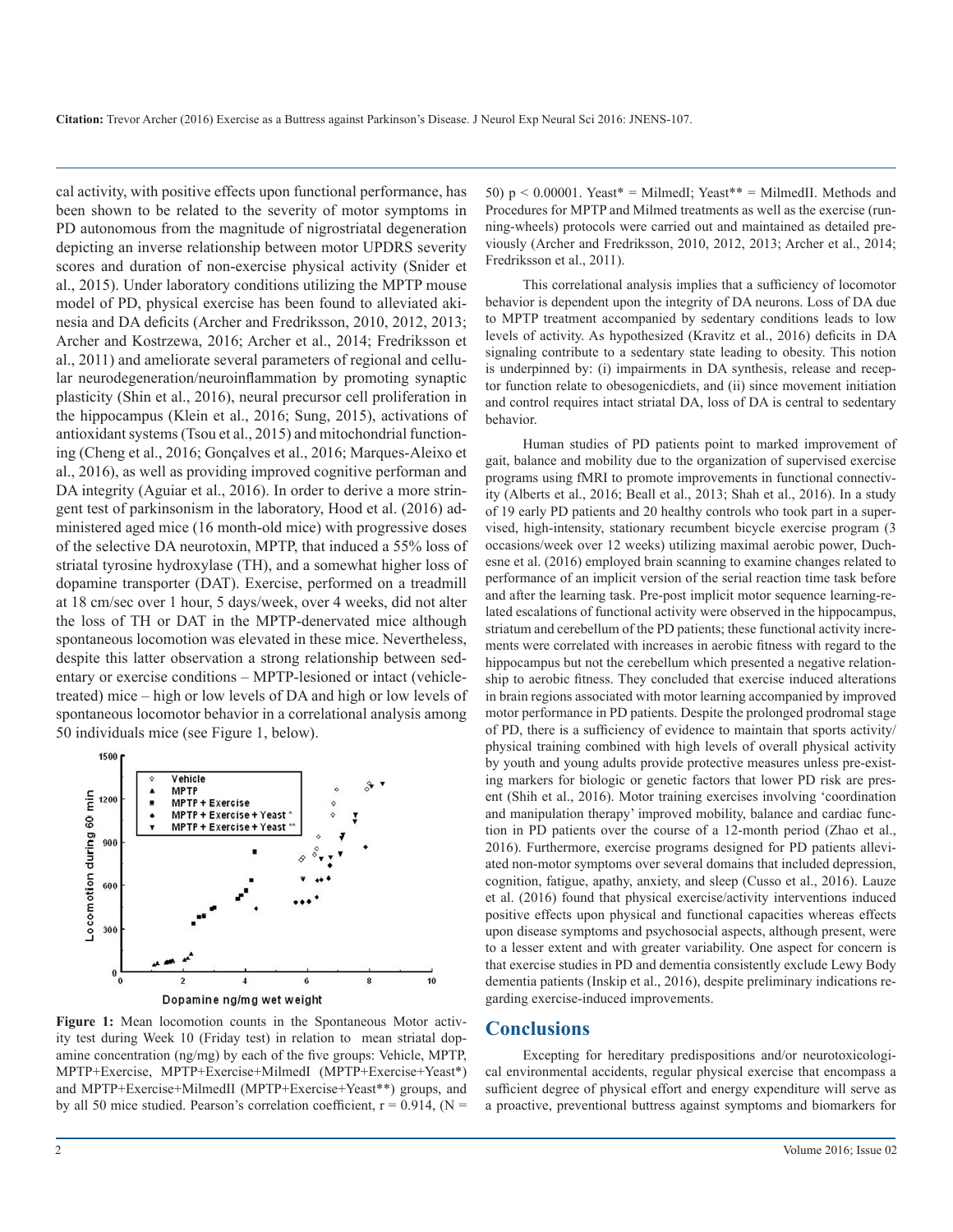**Citation:** [Trevor Archer \(2016\) Exercise as a Buttress against Parkinson's Disease. J Neurol Exp Neural Sci 2016: JNENS-107.](http://www.ncbi.nlm.nih.gov/pubmed/)

any forthcoming PD. Once a PD diagnosis has been assigned, it has been [found to be essential that PD patients invest both intention and endeavor](http://www.sciencedirect.com/science/article/pii/S2213158216301693)  in maintain, or even increasing, exercise frequency, duration and intensity. The retroactive, self-destructive step of retreating into a sedentary, apathetic lifestyle presents the most debilitating and self-damaging scenario that may be contemplated; it should come as no surprise that the 'inactivity' complacence is associated with a myriad of non-motor symptoms to add to disorder progression.

**Acknowledgements:** Technical assistance by Anders Fredriksson was appreciated.

#### **References**

- 1. [Alberts JL, Phillips M, Lowe MJ, Frankemolle A, Thota A \(2016\) Corti](http://www.prd-journal.com/article/S1353-8020(16)30015-3/abstract)[cal and motor responses to acute forced exercise in Parkinson's dis](http://www.prd-journal.com/article/S1353-8020(16)30015-3/abstract)[ease. Parkinsonism Relat Disord 24: 56-62.](http://www.prd-journal.com/article/S1353-8020(16)30015-3/abstract)
- 2. [Alzahrani H, Antonini A, Venneri A \(2016\) Apathy in Mild Parkinson's](http://www.ncbi.nlm.nih.gov/pubmed/) [Disease: Neuropsychological and Neuroimaging Evidence. J Parkin](http://www.ncbi.nlm.nih.gov/pubmed/)[sons Dis 6: 821-832.](http://www.ncbi.nlm.nih.gov/pubmed/)
- 3. [Aguiar AS Jr, Lopes SC, Tristão FS, Rial D, de Oliveira G et al. \(2016\)](http://www.ncbi.nlm.nih.gov/pubmed/) [Exercise Improves Cognitive Impairment and Dopamine Metabolism](http://www.ncbi.nlm.nih.gov/pubmed/)  [in MPTP-Treated Mice. Neurotox Res 29: 118-125.](http://www.ncbi.nlm.nih.gov/pubmed/)
- 4. [Archer T, Fredriksson A \(2010\) Physical exercise attenuates MPTP](http://www.ncbi.nlm.nih.gov/pubmed/)[induced deficits in mice. Neurotox Res 18: 313-327.](http://www.ncbi.nlm.nih.gov/pubmed/)
- 5. [Archer T and Fredriksson A \(2012\) Delayed exercise-induced func](http://link.springer.com/article/10.1007/s12640-011-9261-z)[tional and neurochemical partial restoration following MPTP. Neurotox](http://link.springer.com/article/10.1007/s12640-011-9261-z)  [Res 21: 210-221.](http://link.springer.com/article/10.1007/s12640-011-9261-z)
- 6. [Archer T and Fredriksson A \(2013\) The yeast product Milmed enhanc](http://link.springer.com/article/10.1007/s12640-013-9405-4)[es the effect of physical exercise on motor performance and dopamine](http://link.springer.com/article/10.1007/s12640-013-9405-4)  [neurochemistry recovery in MPTP-lesioned mice. Neurotox Res. 24:](http://link.springer.com/article/10.1007/s12640-013-9405-4) [393-406.](http://link.springer.com/article/10.1007/s12640-013-9405-4)
- 7. [Archer T and Kostrzewa RM2 \(2016\) Exercise and Nutritional Benefits](http://www.ncbi.nlm.nih.gov/pubmed/)  [in PD: Rodent Models and Clinical Settings. Curr Top BehavNeurosci](http://www.ncbi.nlm.nih.gov/pubmed/)  [29: 333-351.](http://www.ncbi.nlm.nih.gov/pubmed/)
- 8. [Archer T, Garcia D, Fredriksson A \(2014\) Restoration of MPTP-induced](http://www.ncbi.nlm.nih.gov/pubmed/)  [deficits by exercise and Milmed\(®\) co-treatment. PeerJ 2: e531.](http://www.ncbi.nlm.nih.gov/pubmed/)
- 9. [Ascherio A and Schwarzschild MA \(2016\) The epidemiology of Par](http://www.ncbi.nlm.nih.gov/pubmed/)[kinson's disease: risk factors and prevention. Lancet Neurol 15: 1257-](http://www.ncbi.nlm.nih.gov/pubmed/) [1272.](http://www.ncbi.nlm.nih.gov/pubmed/)
- 10. [Beall EB, Lowe MJ, Alberts JL, Frankemolle AM, Thota AK et al. \(2013\)](http://online.liebertpub.com/doi/abs/10.1089/brain.2012.0104)  [The effect of forced-exercise therapy for Parkinson's disease on motor](http://online.liebertpub.com/doi/abs/10.1089/brain.2012.0104) [cortex functional connectivity. Brain Connect 3: 190-198.](http://online.liebertpub.com/doi/abs/10.1089/brain.2012.0104)
- 11. [Benka Wallén M, Franzén E, Nero H, Hagströmer M4 \(2015\) Levels](http://www.ncbi.nlm.nih.gov/pubmed/)  [and Patterns of Physical Activity and Sedentary Behavior in Elderly](http://www.ncbi.nlm.nih.gov/pubmed/)  [People With Mild to Moderate Parkinson Disease. Phys Ther 95:](http://www.ncbi.nlm.nih.gov/pubmed/) [1135-1141.](http://www.ncbi.nlm.nih.gov/pubmed/)
- 12. [Chen L, Yu C, Zhang N, Liu J, Liu W \(2016\) Cognitive impairment in](http://www.ncbi.nlm.nih.gov/pubmed/)  [patients with Parkinson's disease: A 30-month follow-up study. Clin-](http://www.ncbi.nlm.nih.gov/pubmed/)[Neurol Neurosurg 151: 65-69.](http://www.ncbi.nlm.nih.gov/pubmed/)
- 13. [Cheng A, Yang Y, Zhou Y, Maharana C, Lu D et al. \(2016\) Mitochon](http://www.sciencedirect.com/science/article/pii/S155041311500529X)[drial SIRT3 Mediates Adaptive Responses of Neurons to Exercise and](http://www.sciencedirect.com/science/article/pii/S155041311500529X)  [Metabolic and Excitatory Challenges. Cell Metab. 23: 128-142.](http://www.sciencedirect.com/science/article/pii/S155041311500529X)
- 14. [Cusso ME, Donald KJ, Khoo TK \(2016\) The Impact of Physical Activity](http://www.ncbi.nlm.nih.gov/pubmed/)  [on Non-Motor Symptoms in Parkinson's Disease: A Systematic Re](http://www.ncbi.nlm.nih.gov/pubmed/)[view. Front Med \(Lausanne\) 3: 35.](http://www.ncbi.nlm.nih.gov/pubmed/)
- 15. [Duchesne C, Gheysen F, Bore A, Albouy G, Nadeau A et al. \(2016\)](http://www.sciencedirect.com/science/article/pii/S2213158216301693)  Influence of aerobic exercise training on the neural correlates of mo[tor learning in Parkinson's disease individuals. Neuroimage Clin 12:](http://www.sciencedirect.com/science/article/pii/S2213158216301693)  [559-569.](http://www.sciencedirect.com/science/article/pii/S2213158216301693)
- 16. Ellis T, Latham NK, DeAngelis TR, Thomas CA, Saint-Hilaire M et al. (2013) Feasibility of a virtual exercise coach to promote walking in community-dwelling persons with Parkinson disease. Am J Phys Med Rehabil. 92: 472-481.
- 17. [Fisher BE, Li Q, Nacca A, Salem GJ, Song J \(2013\) Treadmill exercise](http://journals.lww.com/neuroreport/Abstract/2013/07100/Treadmill_exercise_elevates_striatal_dopamine_D2.3.aspx) [elevates striatal dopamine D2 receptor binding potential in patients](http://journals.lww.com/neuroreport/Abstract/2013/07100/Treadmill_exercise_elevates_striatal_dopamine_D2.3.aspx)  [with early Parkinson's disease. Neuroreport 24: 509-514.](http://journals.lww.com/neuroreport/Abstract/2013/07100/Treadmill_exercise_elevates_striatal_dopamine_D2.3.aspx)
- 18. [Fisher BE, Morton SM, Lang CE \(2014\) From motor learning to physi](http://europepmc.org/articles/pmc4061220)[cal therapy and back again: the state of the art and science of motor](http://europepmc.org/articles/pmc4061220) [learning rehabilitation research. J Neurol Phys Ther 38: 149-150.](http://europepmc.org/articles/pmc4061220)
- 19. [Fredriksson A, Stigsdotter IM, Hurtig A, Ewalds-Kvist B, Archer T](http://link.springer.com/article/10.1007/s00702-010-0474-8)  [\(2011\) Running wheel activity restores MPTP-induced functional defi](http://link.springer.com/article/10.1007/s00702-010-0474-8)[cits. J Neural Transm 118: 407-420.](http://link.springer.com/article/10.1007/s00702-010-0474-8)
- 20. [Gonçalves IO, Passos E, Diogo CV, Rocha-Rodrigues S, Santos-Al](http://www.nrcresearchpress.com/doi/abs/10.1139/apnm-2015-0470)[ves E et al. \(2016\) Exercise mitigates mitochondrial permeability tran](http://www.nrcresearchpress.com/doi/abs/10.1139/apnm-2015-0470)[sition pore and quality control mechanisms alterations in nonalcoholic](http://www.nrcresearchpress.com/doi/abs/10.1139/apnm-2015-0470)  [steatohepatitis. Appl Physiol NutrMetab 41: 298-306.](http://www.nrcresearchpress.com/doi/abs/10.1139/apnm-2015-0470)
- 21. [Goodwin VA, Pickering R, Ballinger C, Roberts H, McIntosh E et al.](https://bmcneurol.biomedcentral.com/articles/10.1186/s12883-015-0332-2) [\(2015\) randomised controlled trial of the effectiveness of PDSAFE](https://bmcneurol.biomedcentral.com/articles/10.1186/s12883-015-0332-2)  [to prevent falls among people with Parkinson's: study protocol. BMC](https://bmcneurol.biomedcentral.com/articles/10.1186/s12883-015-0332-2)  [Neurol. 15: 81.](https://bmcneurol.biomedcentral.com/articles/10.1186/s12883-015-0332-2)
- 22. [Goodwin VA, Richards SH, Henley W, Ewings P, Taylor AH et al. \(2011\)](http://jnnp.bmj.com/content/82/11/1232.short)  [An exercise intervention to prevent falls in people with Parkinson's](http://jnnp.bmj.com/content/82/11/1232.short) [disease: a pragmatic randomised controlled trial. J Neurol Neurosurg](http://jnnp.bmj.com/content/82/11/1232.short)  [Psychiatry 82: 1232-1238.](http://jnnp.bmj.com/content/82/11/1232.short)
- 23. [Goodwin VA, Richards SH, Taylor RS, Taylor AH, Campbell JL \(2008\)](http://www.ncbi.nlm.nih.gov/pubmed/)  [The effectiveness of exercise interventions for people with Parkinson's](http://www.ncbi.nlm.nih.gov/pubmed/)  [disease: a systematic review and meta-analysis. Mov Disord 23: 631-](http://www.ncbi.nlm.nih.gov/pubmed/) [640.](http://www.ncbi.nlm.nih.gov/pubmed/)
- 24. [Hood RL, Liguore WA, Moore C, Pflibsen L, Meshul CK \(2016\) Exer](http://www.sciencedirect.com/science/article/pii/S0006899316304565)[cise intervention increases spontaneous locomotion but fails to attenu](http://www.sciencedirect.com/science/article/pii/S0006899316304565)[ate dopaminergic system loss in a progressive MPTP model in aged](http://www.sciencedirect.com/science/article/pii/S0006899316304565)  [mice. Brain Res 1646: 535-542.](http://www.sciencedirect.com/science/article/pii/S0006899316304565)
- 25. [Inskip M, Mavros Y, Sachdev PS, Fiatarone Singh MA et al. \(2016\) Ex](http://www.ncbi.nlm.nih.gov/pubmed/)[ercise for Individuals with Lewy Body Dementia: A Systematic Review.](http://www.ncbi.nlm.nih.gov/pubmed/) [PLoS One 11: e0156520.](http://www.ncbi.nlm.nih.gov/pubmed/)
- 26. [Jang Y, Koo JH, Kwon I, Kang EB, Um HS et al. \(2016\) Neuropro](http://www.sciencedirect.com/science/article/pii/S0006899316307405)tective effects of endurance exercise against neuroinflammation in [MPTP-induced Parkinson's disease mice. Brain Res pii: S0006-8993-](http://www.sciencedirect.com/science/article/pii/S0006899316307405) [\(16\)30740-5](http://www.sciencedirect.com/science/article/pii/S0006899316307405).
- 27. [Klein C, Rasinska J, Empl L, Sparenberg M, Poshtiban A et al. \(2016\)](http://www.sciencedirect.com/science/article/pii/S0166432816301164)  Physical exercise counteracts MPTP-induced changes in neural pre[cursor cell proliferation in the hippocampus and restores spatial learn](http://www.sciencedirect.com/science/article/pii/S0166432816301164)[ing but not memory performance in the water maze. Behav Brain Res.](http://www.sciencedirect.com/science/article/pii/S0166432816301164)  [307: 227-238](http://www.sciencedirect.com/science/article/pii/S0166432816301164).
- 28. [Kravitz AV, O'Neal TJ, Friend DM \(2016\) Do dopaminergic impair](https://www.ncbi.nlm.nih.gov/pmc/articles/PMC5063846/)[ments underlie physical inactivity in people with obesity? Front Human](https://www.ncbi.nlm.nih.gov/pmc/articles/PMC5063846/)  [Neurosci 10: 514.](https://www.ncbi.nlm.nih.gov/pmc/articles/PMC5063846/)
- 29. [LaHue SC, Comella CL, Tanner CM \(2016\) The best medicine? The in](http://www.ncbi.nlm.nih.gov/pubmed/)[fluence of physical activity and inactivity on Parkinson's disease. Mov](http://www.ncbi.nlm.nih.gov/pubmed/) [Disord 31: 1444-1454.](http://www.ncbi.nlm.nih.gov/pubmed/)
- 30. [Lauzé M, Daneault JF, Duval C et al. \(2016\) The Effects of Physical](http://www.ncbi.nlm.nih.gov/pubmed/)